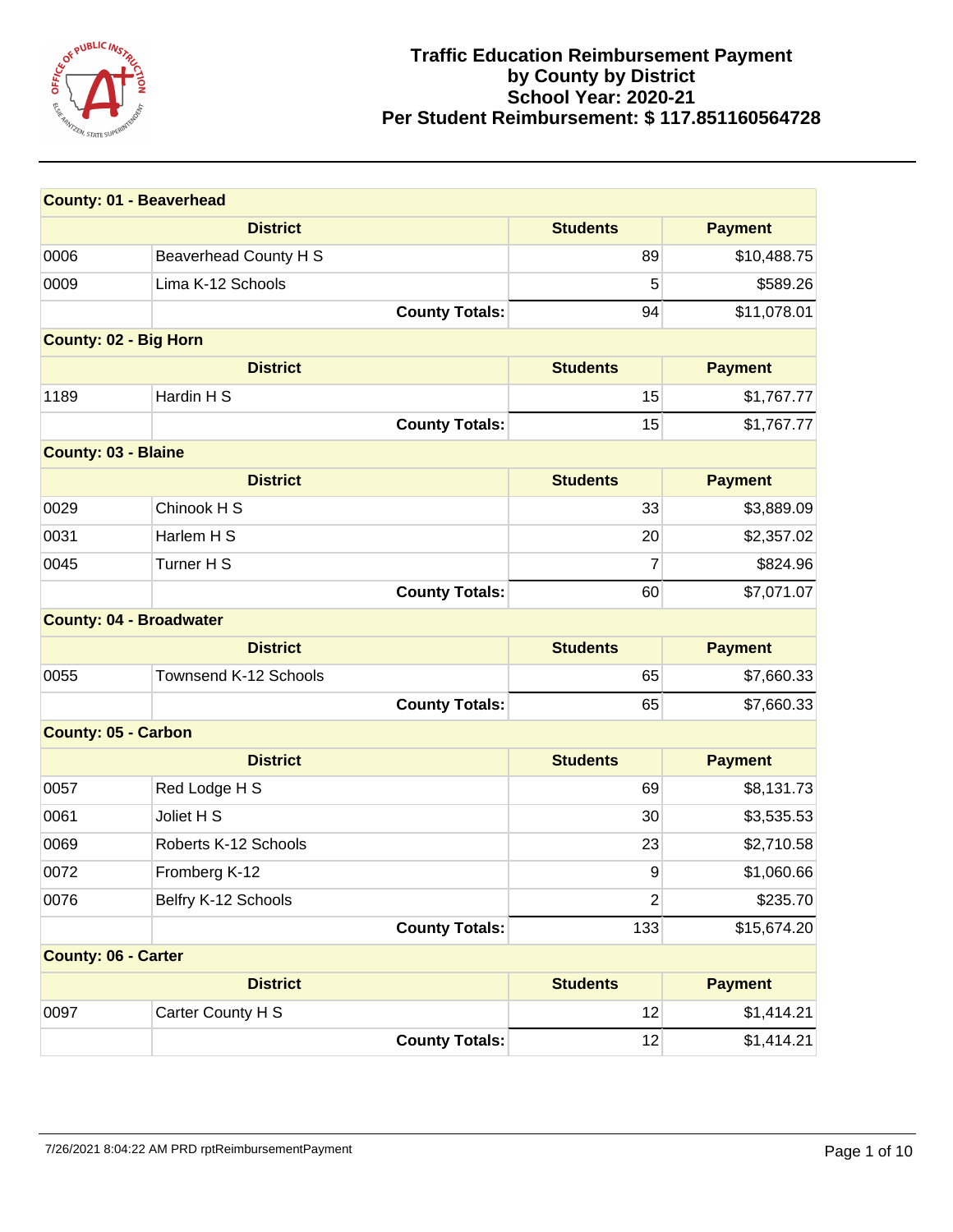

| <b>County: 07 - Cascade</b>    |                          |                 |                |
|--------------------------------|--------------------------|-----------------|----------------|
|                                | <b>District</b>          | <b>Students</b> | <b>Payment</b> |
| 0099                           | <b>Great Falls H S</b>   | 602             | \$70,946.40    |
| 0102                           | Cascade H S              | 27              | \$3,181.98     |
| 0105                           | Centerville H S          | 14              | \$1,649.92     |
| 0113                           | Belt H S                 | 22              | \$2,592.73     |
| 0118                           | Simms H S                | 14              | \$1,649.92     |
|                                | <b>County Totals:</b>    | 679             | \$80,020.95    |
| <b>County: 08 - Chouteau</b>   |                          |                 |                |
|                                | <b>District</b>          | <b>Students</b> | <b>Payment</b> |
| 0134                           | Fort Benton H S          | 22              | \$2,592.73     |
| 0138                           | Big Sandy K-12           | 16              | \$1,885.62     |
| 0146                           | Highwood K-12            | 15              | \$1,767.77     |
| 0154                           | Geraldine K-12           | 9               | \$1,060.66     |
|                                | <b>County Totals:</b>    | 62              | \$7,306.78     |
| <b>County: 09 - Custer</b>     |                          |                 |                |
|                                | <b>District</b>          | <b>Students</b> | <b>Payment</b> |
| 0192                           | <b>Custer County H S</b> | 113             | \$13,317.18    |
|                                | <b>County Totals:</b>    | 113             | \$13,317.18    |
| <b>County: 10 - Daniels</b>    |                          |                 |                |
|                                | <b>District</b>          | <b>Students</b> | <b>Payment</b> |
| 0194                           | Scobey K-12 Schools      | 16              | \$1,885.62     |
|                                | <b>County Totals:</b>    | 16              | \$1,885.62     |
| <b>County: 11 - Dawson</b>     |                          |                 |                |
|                                | <b>District</b>          | <b>Students</b> | <b>Payment</b> |
| 0207                           | Dawson H S               | 58              | \$6,835.37     |
| 0228                           | Richey H S               | 9               | \$1,060.66     |
|                                | <b>County Totals:</b>    | 67              | \$7,896.03     |
| <b>County: 12 - Deer Lodge</b> |                          |                 |                |
|                                | <b>District</b>          | <b>Students</b> | <b>Payment</b> |
| 0237                           | Anaconda H S             | 69              | \$8,131.73     |
|                                | <b>County Totals:</b>    | 69              | \$8,131.73     |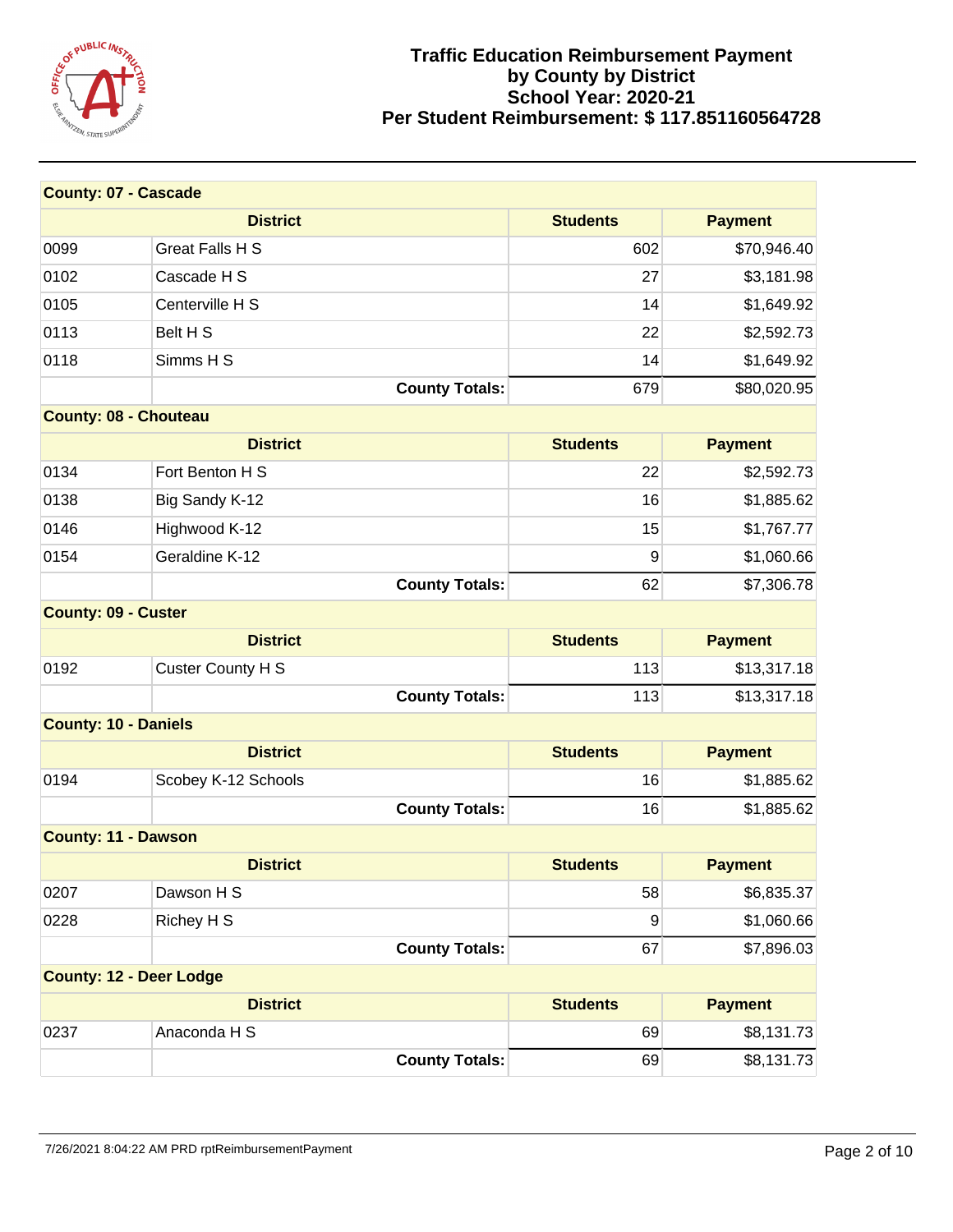

| <b>County: 13 - Fallon</b>   |                            |                 |                |
|------------------------------|----------------------------|-----------------|----------------|
|                              | <b>District</b>            | <b>Students</b> | <b>Payment</b> |
| 0244                         | Baker K-12 Schools         | 46              | \$5,421.15     |
| 0256                         | Plevna K-12 Schools        | 9               | \$1,060.66     |
|                              | <b>County Totals:</b>      | 55              | \$6,481.81     |
| <b>County: 14 - Fergus</b>   |                            |                 |                |
|                              | <b>District</b>            | <b>Students</b> | <b>Payment</b> |
| 0259                         | Fergus H S                 | 69              | \$8,131.73     |
| 0269                         | Grass Range H S            | 4               | \$471.40       |
| 0274                         | Moore H S                  | 4               | \$471.40       |
| 0291                         | Winifred K-12 Schools      | 10              | \$1,178.51     |
|                              | <b>County Totals:</b>      | 87              | \$10,253.04    |
| <b>County: 15 - Flathead</b> |                            |                 |                |
|                              | <b>District</b>            | <b>Students</b> | <b>Payment</b> |
| 0311                         | Flathead H S               | 499             | \$58,807.73    |
| 0313                         | Columbia Falls H S         | 122             | \$14,377.84    |
| 0331                         | Bigfork H S                | 85              | \$10,017.35    |
| 0335                         | Whitefish H S              | 131             | \$15,438.50    |
|                              | <b>County Totals:</b>      | 837             | \$98,641.42    |
| <b>County: 16 - Gallatin</b> |                            |                 |                |
|                              | <b>District</b>            | <b>Students</b> | <b>Payment</b> |
| 0348                         | Manhattan High School      | 91              | \$10,724.46    |
| 0351                         | Bozeman H S                | 449             | \$52,915.17    |
| 0361                         | Three Forks H S            | 48              | \$5,656.86     |
| 0369                         | Belgrade H S               | 222             | \$26,162.96    |
| 0374                         | West Yellowstone K-12      | 29              | \$3,417.68     |
| 1239                         | Big Sky School K-12        | 25              | \$2,946.28     |
|                              | <b>County Totals:</b>      | 864             | \$101,823.41   |
| <b>County: 17 - Garfield</b> |                            |                 |                |
|                              | <b>District</b>            | <b>Students</b> | <b>Payment</b> |
| 0378                         | <b>Garfield County H S</b> | 16              | \$1,885.62     |
|                              | <b>County Totals:</b>      | 16              | \$1,885.62     |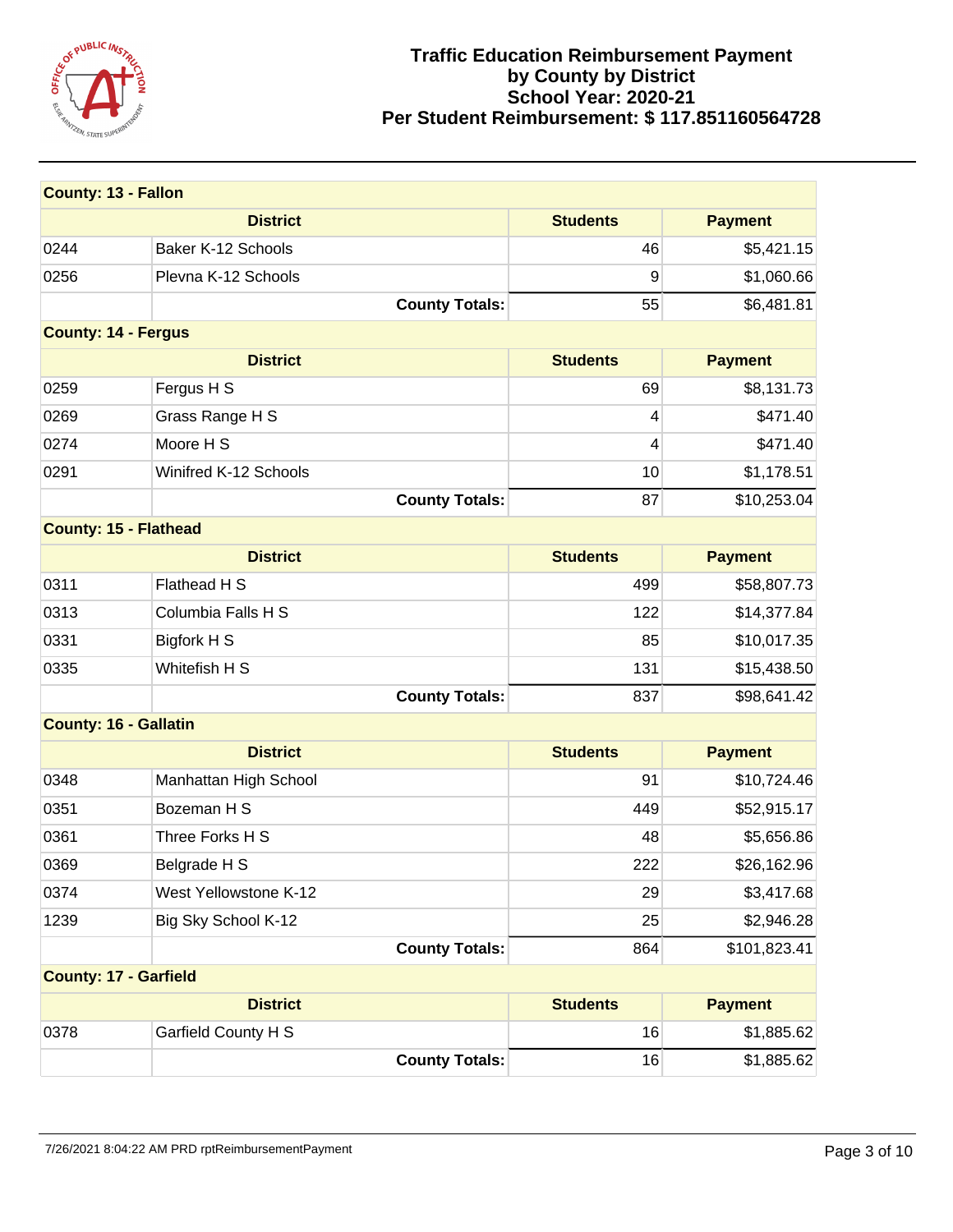

| <b>County: 18 - Glacier</b>       |                          |                 |                |
|-----------------------------------|--------------------------|-----------------|----------------|
|                                   | <b>District</b>          | <b>Students</b> | <b>Payment</b> |
| 0403                              | Cut Bank H S             | 15              | \$1,767.77     |
|                                   | <b>County Totals:</b>    | 15              | \$1,767.77     |
| <b>County: 19 - Golden Valley</b> |                          |                 |                |
|                                   | <b>District</b>          | <b>Students</b> | <b>Payment</b> |
| 0407                              | Ryegate K-12 Schools     | $\overline{2}$  | \$235.70       |
|                                   | <b>County Totals:</b>    | $\overline{2}$  | \$235.70       |
| <b>County: 20 - Granite</b>       |                          |                 |                |
|                                   | <b>District</b>          | <b>Students</b> | <b>Payment</b> |
| 0416                              | Philipsburg K-12 Schools | 6               | \$707.11       |
| 0420                              | Drummond H S             | 7               | \$824.96       |
|                                   | <b>County Totals:</b>    | 13              | \$1,532.07     |
| County: 21 - Hill                 |                          |                 |                |
|                                   | <b>District</b>          | <b>Students</b> | <b>Payment</b> |
| 0428                              | Havre H S                | 121             | \$14,259.99    |
| 1229                              | Rocky Boy H S            | 4               | \$471.40       |
| 1234                              | North Star HS            | 9               | \$1,060.66     |
|                                   | <b>County Totals:</b>    | 134             | \$15,792.05    |
| <b>County: 22 - Jefferson</b>     |                          |                 |                |
|                                   | <b>District</b>          | <b>Students</b> | <b>Payment</b> |
| 0454                              | Whitehall H S            | 35              | \$4,124.79     |
| 0457                              | Jefferson H S            | 73              | \$8,603.13     |
|                                   | <b>County Totals:</b>    | 108             | \$12,727.92    |
| <b>County: 23 - Judith Basin</b>  |                          |                 |                |
|                                   | <b>District</b>          | <b>Students</b> | <b>Payment</b> |
| 0464                              | Stanford K-12 Schools    | 29              | \$3,417.68     |
| 0469                              | Hobson K-12 Schools      | 10              | \$1,178.51     |
|                                   | <b>County Totals:</b>    | 39              | \$4,596.19     |
| County: 24 - Lake                 |                          |                 |                |
|                                   | <b>District</b>          | <b>Students</b> | <b>Payment</b> |
| 0475                              | Arlee H S                | 17              | \$2,003.47     |
| 0478                              | Polson H S               | 104             | \$12,256.52    |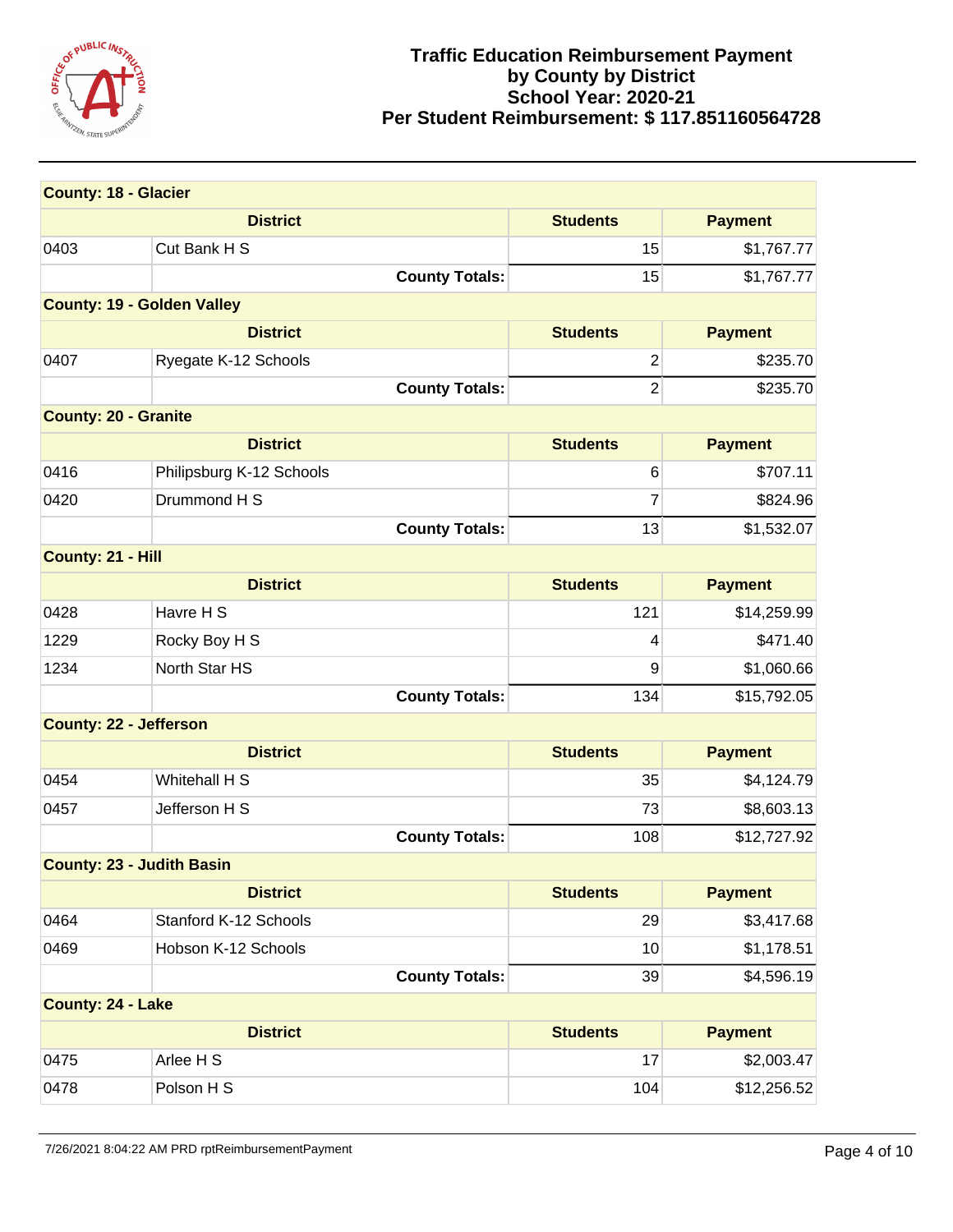

| <b>County: 24 - Lake</b>    |                                       |                 |                |
|-----------------------------|---------------------------------------|-----------------|----------------|
|                             | <b>District</b>                       | <b>Students</b> | <b>Payment</b> |
| 1200                        | Ronan H S                             | 75              | \$8,838.84     |
| 1206                        | Charlo H S                            | 17              | \$2,003.47     |
|                             | <b>County Totals:</b>                 | 213             | \$25,102.30    |
|                             | <b>County: 25 - Lewis &amp; Clark</b> |                 |                |
|                             | <b>District</b>                       | <b>Students</b> | <b>Payment</b> |
| 0488                        | Helena H S                            | 386             | \$45,490.55    |
| 1240                        | East Helena K-12                      | 115             | \$13,552.89    |
| 1221                        | Lincoln K-12 Schools                  | 11              | \$1,296.36     |
| 0503                        | Augusta H S                           | 7               | \$824.96       |
|                             | <b>County Totals:</b>                 | 519             | \$61,164.76    |
| <b>County: 26 - Liberty</b> |                                       |                 |                |
|                             | <b>District</b>                       | <b>Students</b> | <b>Payment</b> |
| 1237                        | Chester-Joplin-Inverness HS           | 20              | \$2,357.02     |
|                             | <b>County Totals:</b>                 | 20              | \$2,357.02     |
| <b>County: 27 - Lincoln</b> |                                       |                 |                |
|                             | <b>District</b>                       | <b>Students</b> | <b>Payment</b> |
| 0520                        | Troy H S                              | 18              | \$2,121.32     |
| 0528                        | Lincoln County H S                    | 79              | \$9,310.24     |
|                             | <b>County Totals:</b>                 | 97              | \$11,431.56    |
| <b>County: 28 - Madison</b> |                                       |                 |                |
|                             | <b>District</b>                       | <b>Students</b> | <b>Payment</b> |
| 0540                        | Twin Bridges K-12 Schools             | 14              | \$1,649.92     |
| 0543                        | Harrison K-12 Schools                 | 18              | \$2,121.32     |
| 0546                        | Ennis K-12 Schools                    | 19              | \$2,239.17     |
|                             | <b>County Totals:</b>                 | 51              | \$6,010.41     |
| <b>County: 29 - McCone</b>  |                                       |                 |                |
|                             | <b>District</b>                       | <b>Students</b> | <b>Payment</b> |
| 0548                        | Circle H S                            | 23              | \$2,710.58     |
|                             | <b>County Totals:</b>                 | 23              | \$2,710.58     |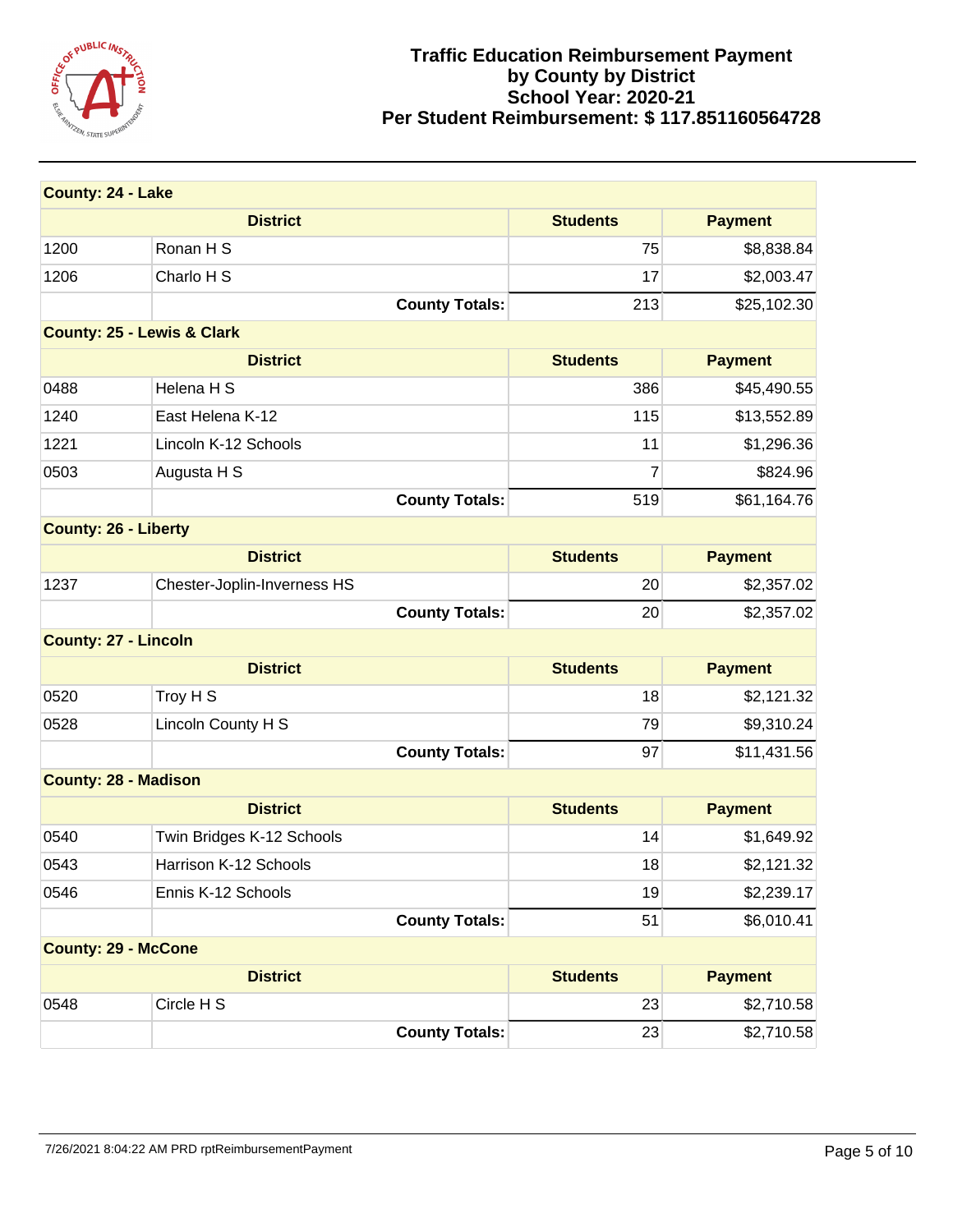

| <b>County: 30 - Meagher</b>     |                                |                 |                |
|---------------------------------|--------------------------------|-----------------|----------------|
|                                 | <b>District</b>                | <b>Students</b> | <b>Payment</b> |
| 0570                            | White Sulphur Spgs K-12        | 13              | \$1,532.07     |
|                                 | <b>County Totals:</b>          | 13              | \$1,532.07     |
| <b>County: 31 - Mineral</b>     |                                |                 |                |
|                                 | <b>District</b>                | <b>Students</b> | <b>Payment</b> |
| 0577                            | Alberton K-12 Schools          | 8               | \$942.81       |
| 0579                            | Superior K-12 Schools          | 12              | \$1,414.21     |
|                                 | <b>County Totals:</b>          | 20              | \$2,357.02     |
| <b>County: 32 - Missoula</b>    |                                |                 |                |
|                                 | <b>District</b>                | <b>Students</b> | <b>Payment</b> |
| 0584                            | Missoula H S                   | 579             | \$68,235.82    |
| 0599                            | Frenchtown K-12 Schools        | 89              | \$10,488.75    |
|                                 | <b>County Totals:</b>          | 668             | \$78,724.57    |
| <b>County: 33 - Musselshell</b> |                                |                 |                |
|                                 | <b>District</b>                | <b>Students</b> | <b>Payment</b> |
| 0606                            | Roundup High School            | 33              | \$3,889.09     |
|                                 | <b>County Totals:</b>          | 33              | \$3,889.09     |
| <b>County: 34 - Park</b>        |                                |                 |                |
|                                 | <b>District</b>                | <b>Students</b> | <b>Payment</b> |
| 0613                            | Park H S                       | 41              | \$4,831.90     |
| 1191                            | Gardiner H S                   | 7               | \$824.96       |
|                                 | <b>County Totals:</b>          | 48              | \$5,656.86     |
| <b>County: 35 - Petroleum</b>   |                                |                 |                |
|                                 | <b>District</b>                | <b>Students</b> | <b>Payment</b> |
| 0642                            | Winnett K-12 Schools           | 4               | \$471.40       |
|                                 | <b>County Totals:</b>          | 4               | \$471.40       |
| <b>County: 36 - Phillips</b>    |                                |                 |                |
|                                 | <b>District</b>                | <b>Students</b> | <b>Payment</b> |
| 0657                            | Saco H S                       | 5               | \$589.26       |
| 0659                            | Malta K-12 Schools             | 24              | \$2,828.43     |
| 0663                            | <b>Whitewater K-12 Schools</b> | 5               | \$589.26       |
|                                 | <b>County Totals:</b>          | 34              | \$4,006.95     |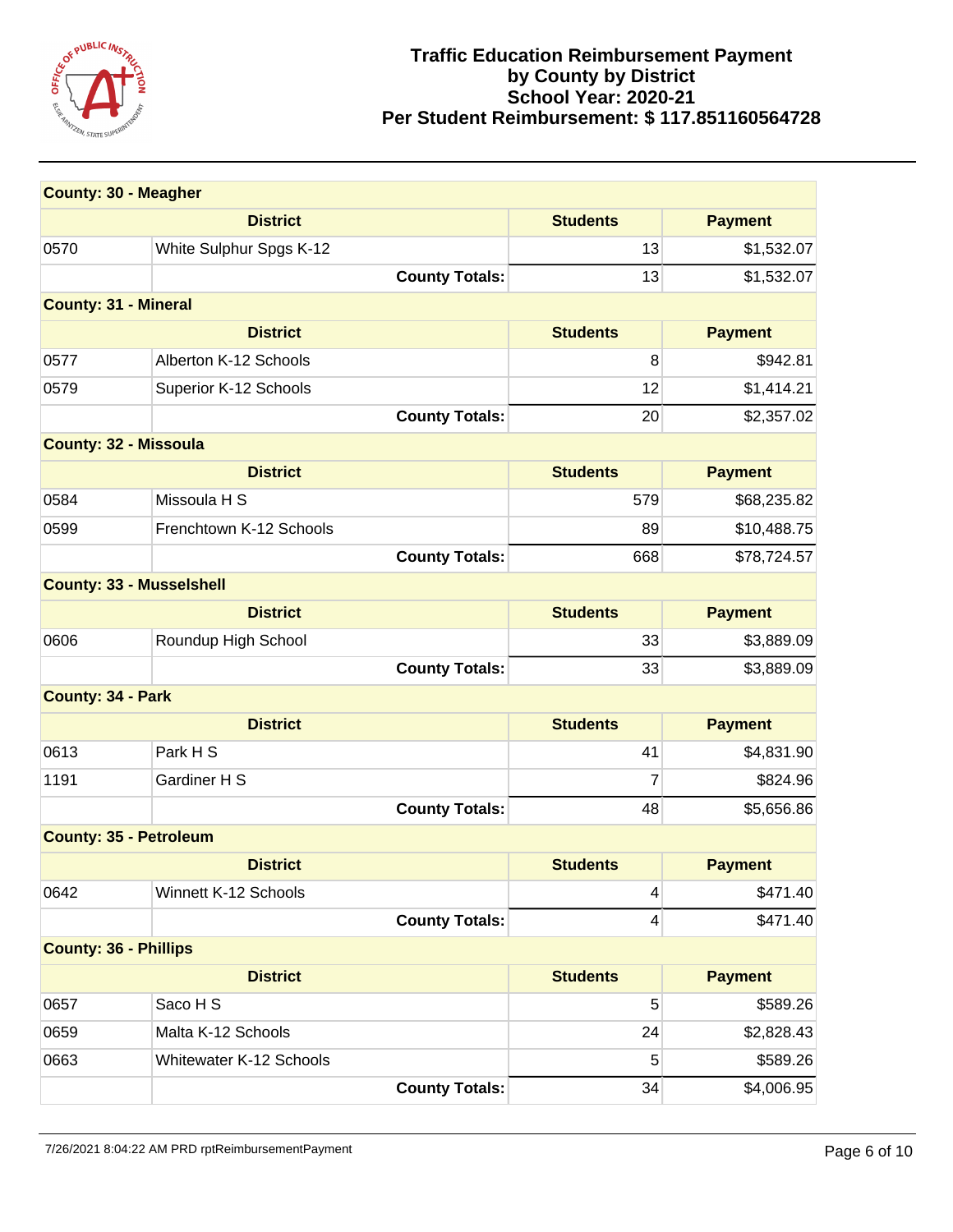

| <b>County: 37 - Pondera</b>      |                             |                 |                |
|----------------------------------|-----------------------------|-----------------|----------------|
|                                  | <b>District</b>             | <b>Students</b> | <b>Payment</b> |
| 1226                             | Heart Butte K-12 Schools    | 12              | \$1,414.21     |
| 0675                             | Conrad H S                  | 33              | \$3,889.09     |
| 0680                             | Valier H S                  | 13              | \$1,532.07     |
|                                  | <b>County Totals:</b>       | 58              | \$6,835.37     |
| <b>County: 38 - Powder River</b> |                             |                 |                |
|                                  | <b>District</b>             | <b>Students</b> | <b>Payment</b> |
| 0706                             | Powder River Co Dist H S    | 21              | \$2,474.87     |
|                                  | <b>County Totals:</b>       | 21              | \$2,474.87     |
| <b>County: 39 - Powell</b>       |                             |                 |                |
|                                  | <b>District</b>             | <b>Students</b> | <b>Payment</b> |
| 0713                             | Powell County H S           | 12              | \$1,414.21     |
|                                  | <b>County Totals:</b>       | 12              | \$1,414.21     |
| <b>County: 40 - Prairie</b>      |                             |                 |                |
|                                  | <b>District</b>             | <b>Students</b> | <b>Payment</b> |
| 0726                             | Terry K-12 Schools          | 8               | \$942.81       |
|                                  | <b>County Totals:</b>       | 8               | \$942.81       |
| <b>County: 41 - Ravalli</b>      |                             |                 |                |
|                                  | <b>District</b>             | <b>Students</b> | <b>Payment</b> |
| 0731                             | Corvallis K-12 Schools      | 90              | \$10,606.60    |
| 0733                             | Stevensville H S            | 92              | \$10,842.31    |
| 0735                             | Hamilton K-12 Schools       | 107             | \$12,610.07    |
| 0738                             | Victor K-12 Schools         | 25              | \$2,946.28     |
| 0740                             | Darby K-12 Schools          | 19              | \$2,239.17     |
| 0743                             | Florence-Carlton K-12 Schls | 68              | \$8,013.88     |
|                                  | <b>County Totals:</b>       | 401             | \$47,258.31    |
| <b>County: 42 - Richland</b>     |                             |                 |                |
|                                  | <b>District</b>             | <b>Students</b> | <b>Payment</b> |
| 0746                             | Sidney H S                  | 87              | \$10,253.05    |
| 0748                             | Savage H S                  | 6               | \$707.11       |
| 0751                             | Fairview H S                | 22              | \$2,592.73     |
| 0769                             | Lambert H S                 | 7               | \$824.96       |

7/26/2021 8:04:22 AM PRD rptReimbursementPayment Page 7 of 10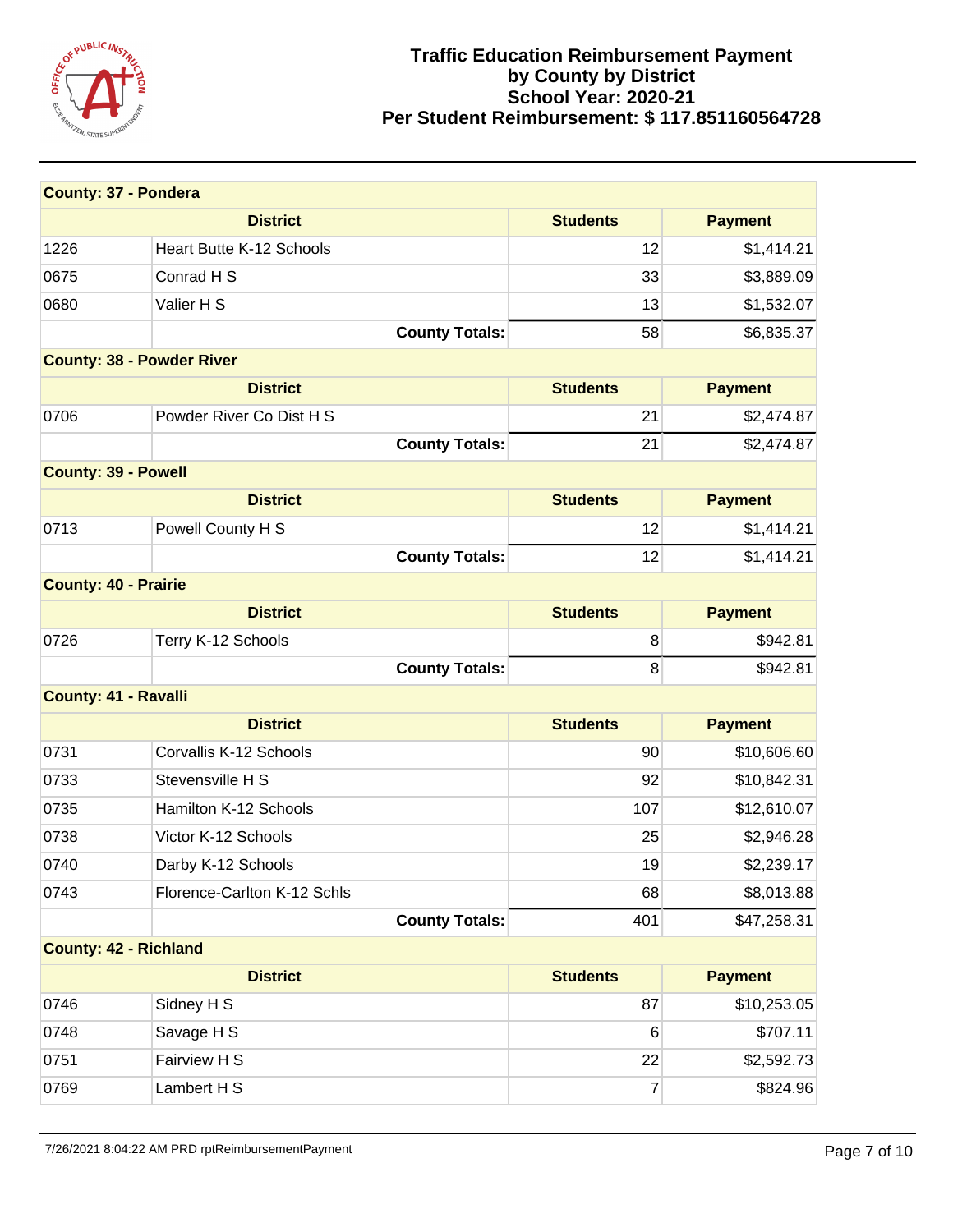

|                                | <b>County Totals:</b>         | 122             | \$14,377.85    |  |  |
|--------------------------------|-------------------------------|-----------------|----------------|--|--|
|                                | <b>County: 43 - Roosevelt</b> |                 |                |  |  |
|                                | <b>District</b>               | <b>Students</b> | <b>Payment</b> |  |  |
| 0776                           | Poplar H S                    | 19              | \$2,239.17     |  |  |
| 0778                           | Culbertson H S                | 31              | \$3,653.39     |  |  |
| 0781                           | Wolf Point H S                | 40              | \$4,714.05     |  |  |
| 0787                           | Froid H S                     | 26              | \$3,064.13     |  |  |
|                                | <b>County Totals:</b>         | 116             | \$13,670.74    |  |  |
| <b>County: 44 - Rosebud</b>    |                               |                 |                |  |  |
|                                | <b>District</b>               | <b>Students</b> | <b>Payment</b> |  |  |
| 0791                           | Forsyth H S                   | 26              | \$3,064.13     |  |  |
| 0797                           | Colstrip H S                  | 38              | \$4,478.34     |  |  |
|                                | <b>County Totals:</b>         | 64              | \$7,542.47     |  |  |
| <b>County: 45 - Sanders</b>    |                               |                 |                |  |  |
|                                | <b>District</b>               | <b>Students</b> | <b>Payment</b> |  |  |
| 0803                           | Plains K-12                   | 35              | \$4,124.79     |  |  |
| 0805                           | Thompson Falls H S            | 28              | \$3,299.83     |  |  |
| 0815                           | Hot Springs K-12              | 9               | \$1,060.66     |  |  |
|                                | <b>County Totals:</b>         | 72              | \$8,485.28     |  |  |
| <b>County: 46 - Sheridan</b>   |                               |                 |                |  |  |
|                                | <b>District</b>               | <b>Students</b> | <b>Payment</b> |  |  |
| 0828                           | Plentywood K-12 Schools       | 28              | \$3,299.83     |  |  |
|                                | <b>County Totals:</b>         | 28              | \$3,299.83     |  |  |
| <b>County: 47 - Silver Bow</b> |                               |                 |                |  |  |
|                                | <b>District</b>               | <b>Students</b> | <b>Payment</b> |  |  |
| 1212                           | Butte H S                     | 169             | \$19,916.84    |  |  |
|                                | <b>County Totals:</b>         | 169             | \$19,916.84    |  |  |
| <b>County: 48 - Stillwater</b> |                               |                 |                |  |  |
|                                | <b>District</b>               | <b>Students</b> | <b>Payment</b> |  |  |
| 0847                           | Park City H S                 | 21              | \$2,474.87     |  |  |
| 0849                           | Columbus H S                  | 58              | \$6,835.37     |  |  |
| 0851                           | Reed Point H S                | 4               | \$471.40       |  |  |
| 0859                           | Rapelje H S                   | $\,6$           | \$707.11       |  |  |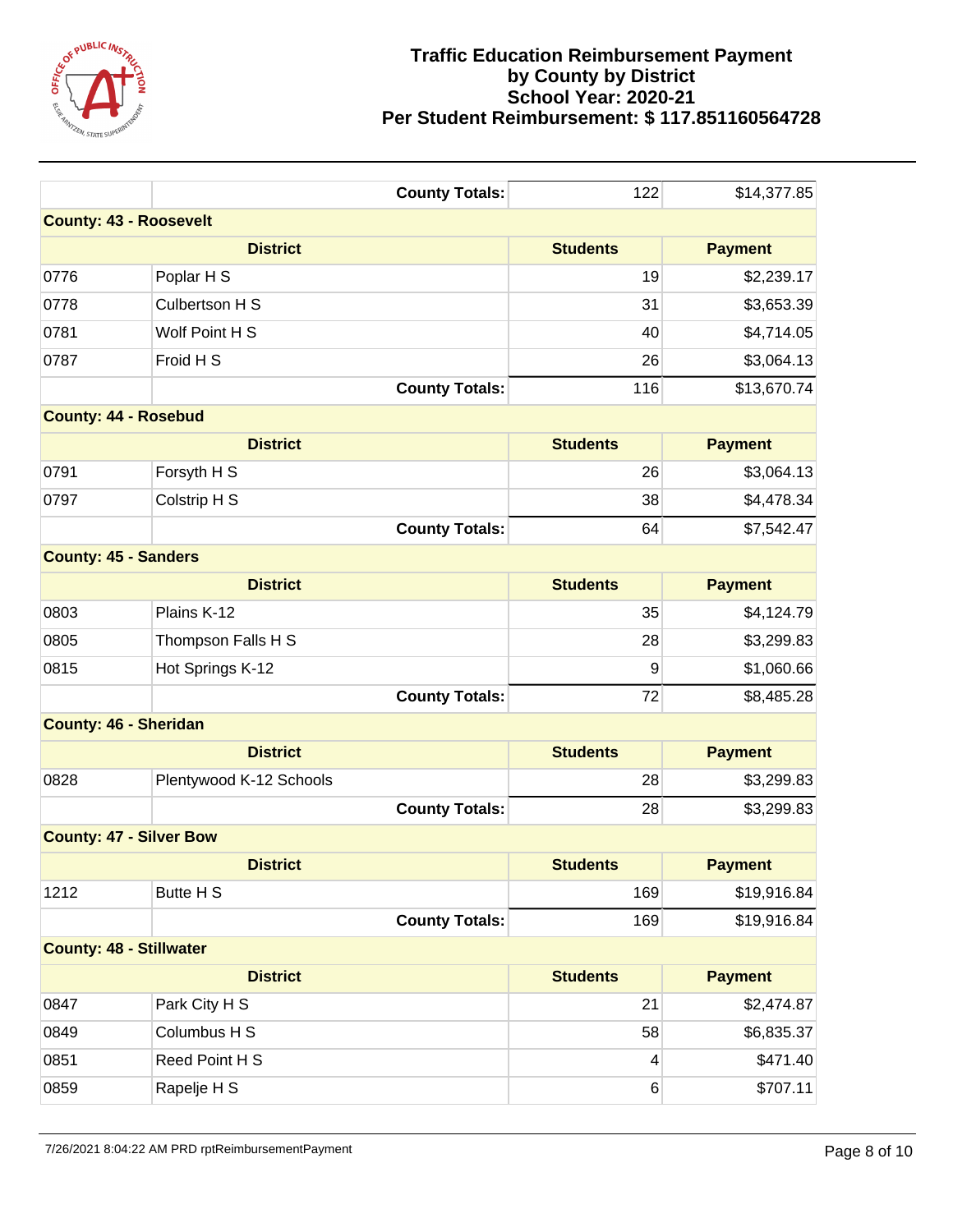

| <b>County: 49 - Sweet Grass</b><br><b>District</b><br><b>Students</b><br><b>Payment</b><br>0882<br>Sweet Grass County H S<br>45<br>\$5,303.30<br><b>County Totals:</b><br>45<br>\$5,303.30<br><b>County: 50 - Teton</b><br><b>District</b><br><b>Students</b><br><b>Payment</b><br>0884<br>Choteau H S<br>26<br>\$3,064.13<br>0891<br>Fairfield H S<br>22<br>\$2,592.73<br>0895<br>Power H S<br>17<br>\$2,003.47<br>1235<br>6<br>\$707.11<br>Dutton/Brady K-12 Schools<br><b>County Totals:</b><br>71<br>\$8,367.44<br><b>County: 51 - Toole</b><br><b>District</b><br><b>Students</b><br><b>Payment</b><br>0903<br>Sunburst K-12 Schools<br>26<br>\$3,064.13<br>0911<br>Shelby H S<br>10<br>\$1,178.51<br><b>County Totals:</b><br>36<br>\$4,242.64<br><b>County: 53 - Valley</b><br><b>District</b><br><b>Students</b><br><b>Payment</b><br>0926<br>Glasgow K-12 Schools<br>81<br>\$9,545.94<br>Hinsdale H S<br>0933<br>3<br>\$353.55<br><b>County Totals:</b><br>84<br>\$9,899.49<br><b>County: 54 - Wheatland</b><br><b>District</b><br><b>Students</b><br><b>Payment</b><br>Harlowton K-12<br>20<br>0946<br>\$2,357.02<br><b>County Totals:</b><br>20<br>\$2,357.02<br><b>County: 55 - Wibaux</b><br><b>Students</b><br><b>Payment</b><br><b>District</b><br>Wibaux K-12 Schools<br>0964<br>25<br>\$2,946.28<br><b>County Totals:</b><br>25<br>\$2,946.28<br><b>County: 56 - Yellowstone</b><br><b>District</b><br><b>Students</b><br><b>Payment</b><br><b>Billings H S</b><br>0966<br>\$135,646.68<br>1,151 | <b>County Totals:</b> | 89 | \$10,488.75 |
|-------------------------------------------------------------------------------------------------------------------------------------------------------------------------------------------------------------------------------------------------------------------------------------------------------------------------------------------------------------------------------------------------------------------------------------------------------------------------------------------------------------------------------------------------------------------------------------------------------------------------------------------------------------------------------------------------------------------------------------------------------------------------------------------------------------------------------------------------------------------------------------------------------------------------------------------------------------------------------------------------------------------------------------------------------------------------------------------------------------------------------------------------------------------------------------------------------------------------------------------------------------------------------------------------------------------------------------------------------------------------------------------------------------------------------------------------------------------------------------------------------------------|-----------------------|----|-------------|
|                                                                                                                                                                                                                                                                                                                                                                                                                                                                                                                                                                                                                                                                                                                                                                                                                                                                                                                                                                                                                                                                                                                                                                                                                                                                                                                                                                                                                                                                                                                   |                       |    |             |
|                                                                                                                                                                                                                                                                                                                                                                                                                                                                                                                                                                                                                                                                                                                                                                                                                                                                                                                                                                                                                                                                                                                                                                                                                                                                                                                                                                                                                                                                                                                   |                       |    |             |
|                                                                                                                                                                                                                                                                                                                                                                                                                                                                                                                                                                                                                                                                                                                                                                                                                                                                                                                                                                                                                                                                                                                                                                                                                                                                                                                                                                                                                                                                                                                   |                       |    |             |
|                                                                                                                                                                                                                                                                                                                                                                                                                                                                                                                                                                                                                                                                                                                                                                                                                                                                                                                                                                                                                                                                                                                                                                                                                                                                                                                                                                                                                                                                                                                   |                       |    |             |
|                                                                                                                                                                                                                                                                                                                                                                                                                                                                                                                                                                                                                                                                                                                                                                                                                                                                                                                                                                                                                                                                                                                                                                                                                                                                                                                                                                                                                                                                                                                   |                       |    |             |
|                                                                                                                                                                                                                                                                                                                                                                                                                                                                                                                                                                                                                                                                                                                                                                                                                                                                                                                                                                                                                                                                                                                                                                                                                                                                                                                                                                                                                                                                                                                   |                       |    |             |
|                                                                                                                                                                                                                                                                                                                                                                                                                                                                                                                                                                                                                                                                                                                                                                                                                                                                                                                                                                                                                                                                                                                                                                                                                                                                                                                                                                                                                                                                                                                   |                       |    |             |
|                                                                                                                                                                                                                                                                                                                                                                                                                                                                                                                                                                                                                                                                                                                                                                                                                                                                                                                                                                                                                                                                                                                                                                                                                                                                                                                                                                                                                                                                                                                   |                       |    |             |
|                                                                                                                                                                                                                                                                                                                                                                                                                                                                                                                                                                                                                                                                                                                                                                                                                                                                                                                                                                                                                                                                                                                                                                                                                                                                                                                                                                                                                                                                                                                   |                       |    |             |
|                                                                                                                                                                                                                                                                                                                                                                                                                                                                                                                                                                                                                                                                                                                                                                                                                                                                                                                                                                                                                                                                                                                                                                                                                                                                                                                                                                                                                                                                                                                   |                       |    |             |
|                                                                                                                                                                                                                                                                                                                                                                                                                                                                                                                                                                                                                                                                                                                                                                                                                                                                                                                                                                                                                                                                                                                                                                                                                                                                                                                                                                                                                                                                                                                   |                       |    |             |
|                                                                                                                                                                                                                                                                                                                                                                                                                                                                                                                                                                                                                                                                                                                                                                                                                                                                                                                                                                                                                                                                                                                                                                                                                                                                                                                                                                                                                                                                                                                   |                       |    |             |
|                                                                                                                                                                                                                                                                                                                                                                                                                                                                                                                                                                                                                                                                                                                                                                                                                                                                                                                                                                                                                                                                                                                                                                                                                                                                                                                                                                                                                                                                                                                   |                       |    |             |
|                                                                                                                                                                                                                                                                                                                                                                                                                                                                                                                                                                                                                                                                                                                                                                                                                                                                                                                                                                                                                                                                                                                                                                                                                                                                                                                                                                                                                                                                                                                   |                       |    |             |
|                                                                                                                                                                                                                                                                                                                                                                                                                                                                                                                                                                                                                                                                                                                                                                                                                                                                                                                                                                                                                                                                                                                                                                                                                                                                                                                                                                                                                                                                                                                   |                       |    |             |
|                                                                                                                                                                                                                                                                                                                                                                                                                                                                                                                                                                                                                                                                                                                                                                                                                                                                                                                                                                                                                                                                                                                                                                                                                                                                                                                                                                                                                                                                                                                   |                       |    |             |
|                                                                                                                                                                                                                                                                                                                                                                                                                                                                                                                                                                                                                                                                                                                                                                                                                                                                                                                                                                                                                                                                                                                                                                                                                                                                                                                                                                                                                                                                                                                   |                       |    |             |
|                                                                                                                                                                                                                                                                                                                                                                                                                                                                                                                                                                                                                                                                                                                                                                                                                                                                                                                                                                                                                                                                                                                                                                                                                                                                                                                                                                                                                                                                                                                   |                       |    |             |
|                                                                                                                                                                                                                                                                                                                                                                                                                                                                                                                                                                                                                                                                                                                                                                                                                                                                                                                                                                                                                                                                                                                                                                                                                                                                                                                                                                                                                                                                                                                   |                       |    |             |
|                                                                                                                                                                                                                                                                                                                                                                                                                                                                                                                                                                                                                                                                                                                                                                                                                                                                                                                                                                                                                                                                                                                                                                                                                                                                                                                                                                                                                                                                                                                   |                       |    |             |
|                                                                                                                                                                                                                                                                                                                                                                                                                                                                                                                                                                                                                                                                                                                                                                                                                                                                                                                                                                                                                                                                                                                                                                                                                                                                                                                                                                                                                                                                                                                   |                       |    |             |
|                                                                                                                                                                                                                                                                                                                                                                                                                                                                                                                                                                                                                                                                                                                                                                                                                                                                                                                                                                                                                                                                                                                                                                                                                                                                                                                                                                                                                                                                                                                   |                       |    |             |
|                                                                                                                                                                                                                                                                                                                                                                                                                                                                                                                                                                                                                                                                                                                                                                                                                                                                                                                                                                                                                                                                                                                                                                                                                                                                                                                                                                                                                                                                                                                   |                       |    |             |
|                                                                                                                                                                                                                                                                                                                                                                                                                                                                                                                                                                                                                                                                                                                                                                                                                                                                                                                                                                                                                                                                                                                                                                                                                                                                                                                                                                                                                                                                                                                   |                       |    |             |
|                                                                                                                                                                                                                                                                                                                                                                                                                                                                                                                                                                                                                                                                                                                                                                                                                                                                                                                                                                                                                                                                                                                                                                                                                                                                                                                                                                                                                                                                                                                   |                       |    |             |
|                                                                                                                                                                                                                                                                                                                                                                                                                                                                                                                                                                                                                                                                                                                                                                                                                                                                                                                                                                                                                                                                                                                                                                                                                                                                                                                                                                                                                                                                                                                   |                       |    |             |
|                                                                                                                                                                                                                                                                                                                                                                                                                                                                                                                                                                                                                                                                                                                                                                                                                                                                                                                                                                                                                                                                                                                                                                                                                                                                                                                                                                                                                                                                                                                   |                       |    |             |
|                                                                                                                                                                                                                                                                                                                                                                                                                                                                                                                                                                                                                                                                                                                                                                                                                                                                                                                                                                                                                                                                                                                                                                                                                                                                                                                                                                                                                                                                                                                   |                       |    |             |
|                                                                                                                                                                                                                                                                                                                                                                                                                                                                                                                                                                                                                                                                                                                                                                                                                                                                                                                                                                                                                                                                                                                                                                                                                                                                                                                                                                                                                                                                                                                   |                       |    |             |
|                                                                                                                                                                                                                                                                                                                                                                                                                                                                                                                                                                                                                                                                                                                                                                                                                                                                                                                                                                                                                                                                                                                                                                                                                                                                                                                                                                                                                                                                                                                   |                       |    |             |
|                                                                                                                                                                                                                                                                                                                                                                                                                                                                                                                                                                                                                                                                                                                                                                                                                                                                                                                                                                                                                                                                                                                                                                                                                                                                                                                                                                                                                                                                                                                   |                       |    |             |
|                                                                                                                                                                                                                                                                                                                                                                                                                                                                                                                                                                                                                                                                                                                                                                                                                                                                                                                                                                                                                                                                                                                                                                                                                                                                                                                                                                                                                                                                                                                   |                       |    |             |